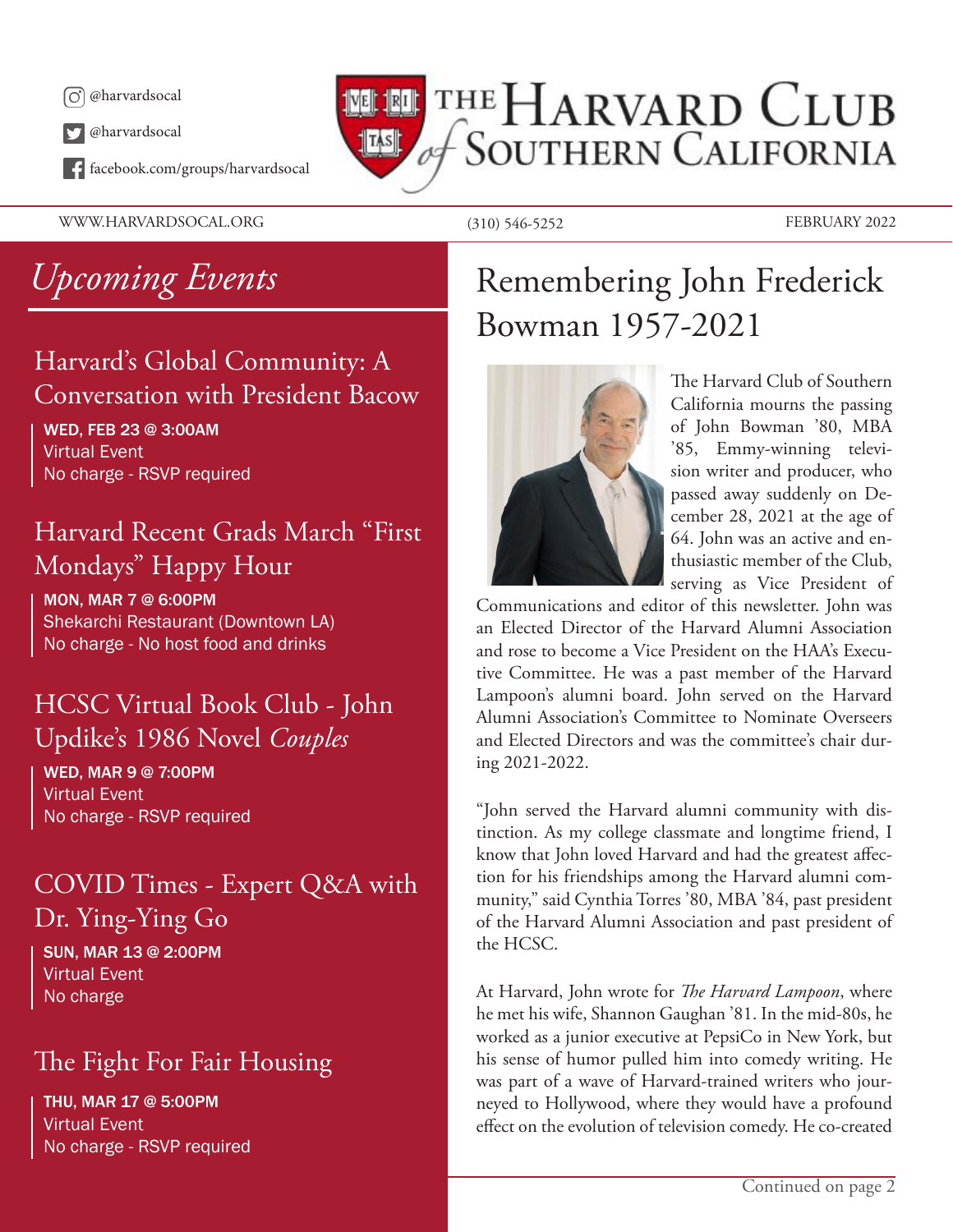and executive produced the Fox series *Martin* with Martin Lawrence. His other credits included *Saturday Night Live, In Living Color, Murphy Brown, The Hughley's*, and *Cedric the Entertainer Presents*. John served as Chair of the Negotiating Committee for the Writers Guild of America during its 2007-08 strike, which for the first-time won a share of Hollywood's internet streaming revenues for film and television writers. After retiring from writing, John joined the adjunct faculty at the University of Southern California School of Cinematic Arts, where he taught script form and sketch comedy writing.

In addition to his wife of 39 years, Shannon, he is survived by his children, Johnny '11, MBA '15, Courtney '11, Nicholas, Alec '17, and Jesse. The family asks that donations in memory of John F. Bowman be sent to KUSC, PBS Socal, or St. Monica's Church in Santa Monica. Those who knew John will miss him dearly.



*John Bowman at his 25th Reunion in 2005 (photo courtesy of Cynthia Torres).*



*Recent grads celebrate the holidays at a recent virtual event.*



*We're looking forward to getting back to in-person events soon!*

## **Calling All Recent Grads!**

I'm Brittany Wang '17, and along with my fellow volunteers, Jade Le '10, Edward Chen OMP '20 and Catherine Bond '19, make up the Harvard Club of Southern California's Recent Grad Committee, serving all graduates of Harvard affiliated schools of the past 10 years, Classes of 2011-2021.

Deep in my heart, I love making friends. To me, this is truly the "stuff" of life. That's why I found my way to the Harvard Club of Southern California. Come join the Recent Graduate family!

If you notice, our Committee is made of both Board Members and volunteers. If you're a Recent Grad, I urge you to get involved! Anyone with the initiative to host an event is welcome to do so with the resources of the Harvard Club, such as a professional Zoom account and our marketing channels.

In the past, we've done collaborations with other Ivies, dinners at notable LA restaurants, movie nights, and game nights.

As the pandemic continues, we're pausing programming until March 7th. Come join us then for our "First Mondays" Happy Hour event series. Has it been too long since you've met someone new? Come out and join us!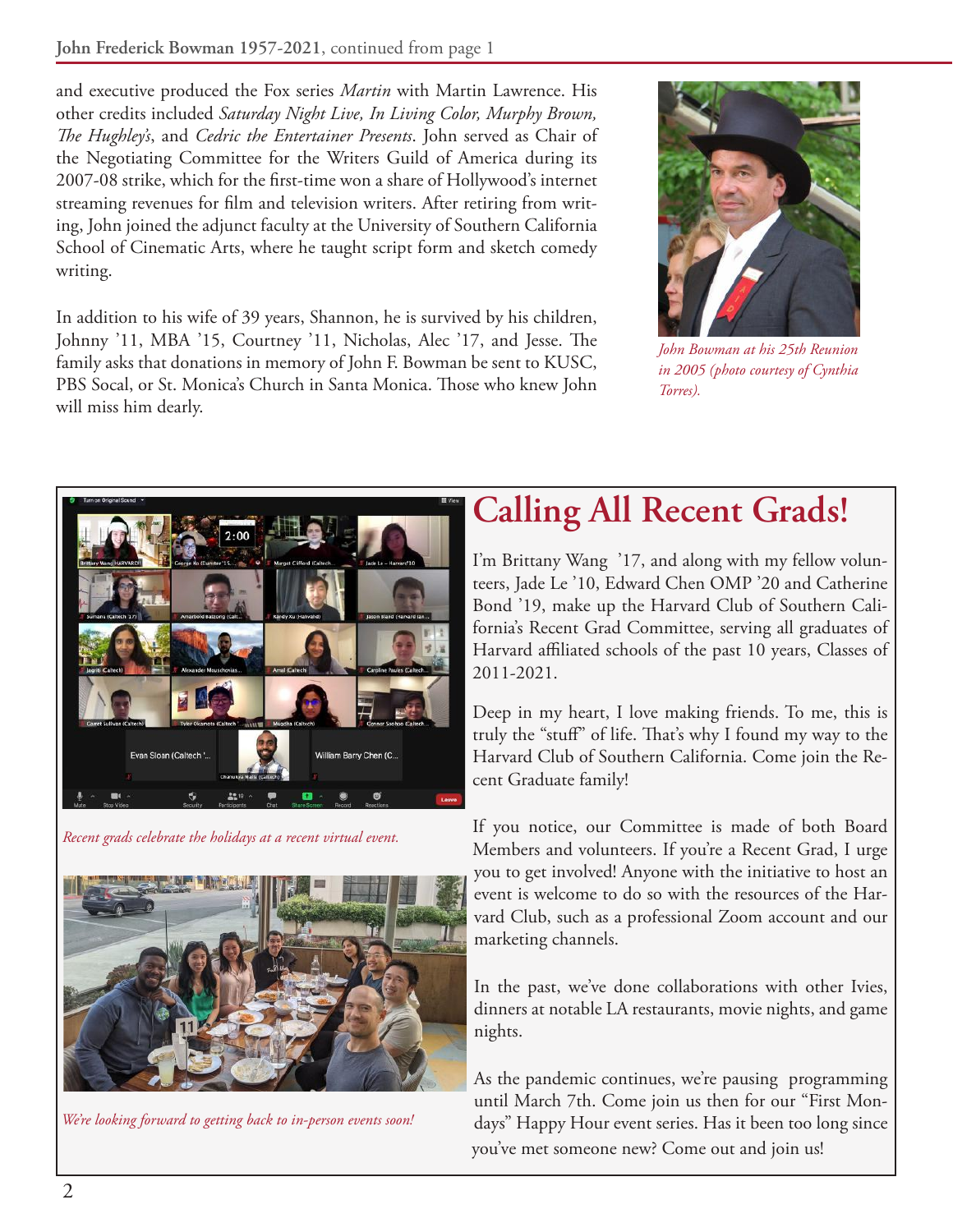

### Should Alexa Diagnose Alzheimer's? A Health Policy and Bioethics Consortium

Please join us for this special event organized by The Petrie-Flom Center for Health Law Policy, Biotechnology, and Bioethics at Harvard Law School.

FRI, FEB 11 @ 9:30AM Virtual Event via Zoom No charge

## Partner Club Event (HLSA-OC): The Future of Cryptocurrency Law

Please join us for a program sponsored by the Orange County, Los Angeles, Northern California, San Diego, and Women's Alliance Harvard Law School Associations on the future of the law of cryptocurrency with a panel of distinguished experts and HLS alumni.

THU, FEB 17 @ 12:30PM Virtual Event via Zoom No charge

## Harvard's Global Community: A Conversation with President Bacow

Join alumni from around the world for an interactive conversation with Harvard University President Lawrence S. Bacow JD '76, MPP '76, PhD '78 moderated by Rebecca Woo Dwan '89. During this special event, we'll explore topics relating to Harvard and the world today. Open to all Harvard alumni, guests are welcomed to submit questions.

WED, FEB 23 @ 3:00AM Virtual Event via Zoom No charge

## Harvard Recent Grads March "First Mondays" Happy Hour

Start off your month with good food and new friends! We'll be meeting at the below listed location for Happy Hour from 6-7PM on the first Monday of each month. Please RSVP below and contact us if you have any questions.

MON, MAR 7 @ 6:00PM Shekarchi Restaurant (920 S Olive Street, in Downtown LA) No charge, no host food and drinks









THE FUTURE OF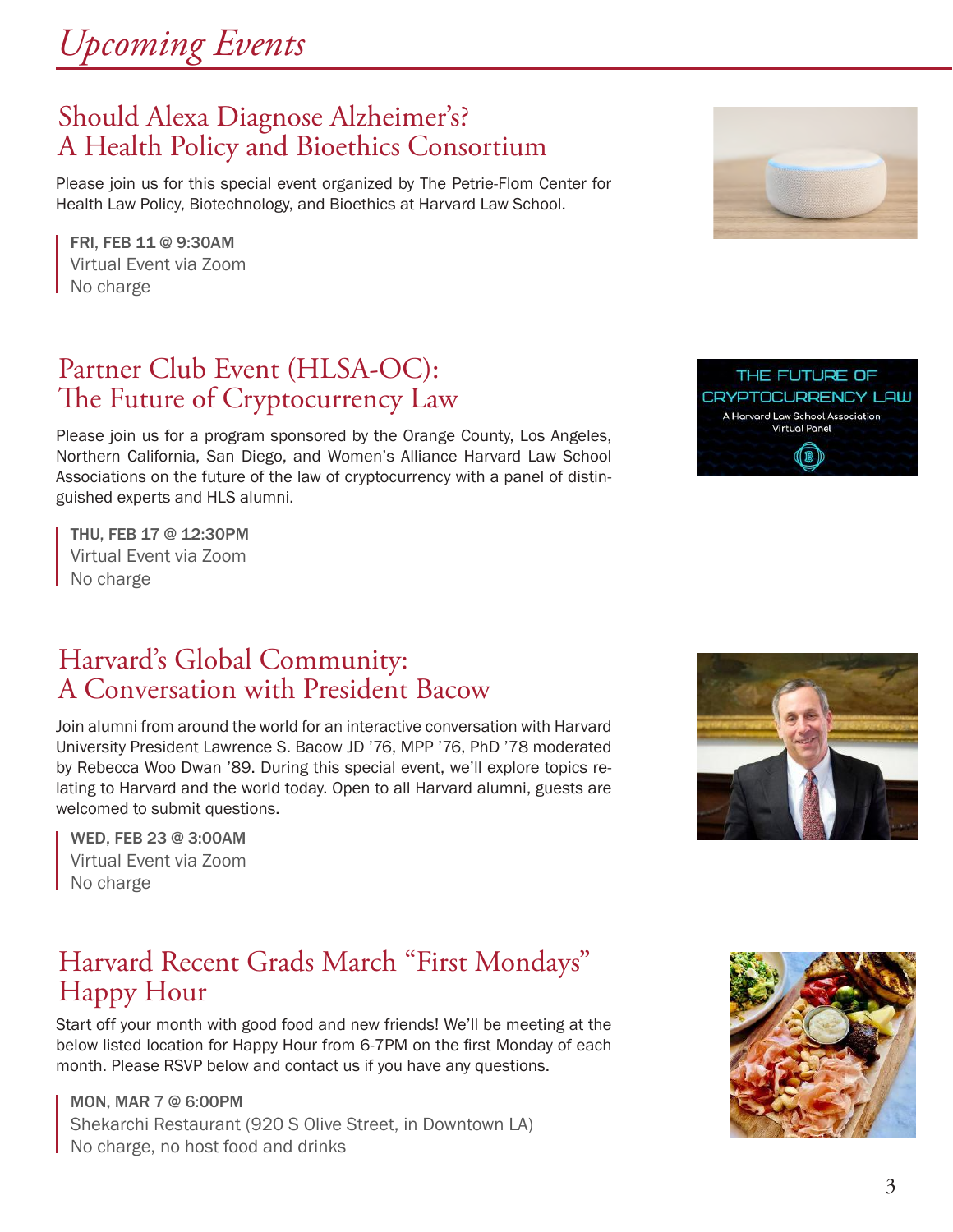### HCSC Virtual Book Club - John Updike's 1986 Novel *Couples*

Join fellow HCSC members to discuss John Updike's 1986 novel *Couples*. This is the first in a series of HCSC Book Club events, in which we will discuss the work of one Harvard-affiliated author every quarter. Attendance will be limited to ten people, so sign up early!

WED, MAR 9 @ 7:00PM Virtual Event via Zoom No charge (pre-registration required)

### COVID Times - Expert Q&A with Pasadena Public Health Director & Health Officer, Dr. Ying-Ying Go

Join us for the special event featuring Dr. Ying-Ying Goh, Stanford graduate and Harvard-trained expert of public health, who is leading one of Southern California's largest cities during these tumultuous times. Co-hosted by Harvard Club of Southern California & Stanford Club of Pasadena.

SUN, MAR 13 @ 3:00PM Virtual Event via Zoom No charge





## *Save the Date!* Harvard [Virtual] Global Networking Night

Twice a year, thousands of Harvard alumni make new connections at Global Networking Night (GNN) events in cities across the globe. The last GNN drew more than 5,000 alumni in 85 cities worldwide! The next opportunity to tap into your Harvard Network is on Wednesday, March 16, 2022. Join us!

WED, MAR 16 @ 6:00PM Virtual Event via Zoom No charge (pre-registration required)

## The Fight For Fair Housing

Join us for a candid conversation with Reed N. Colfax '92, (magna cum laude), Yale University Law School (JD '96) about the fight for Fair Housing and how California's cutting edge state-mandated housing goals attempt to bring us closer to "fairness" in housing. California is not known for its housing affordability. How can low-cost housing make "moving to opportunity" possible for racial and ethnic minorities to gain a level playing field in the game of life?

THU, MAR 17 @ 5:00PM Virtual Event via Zoom No charge



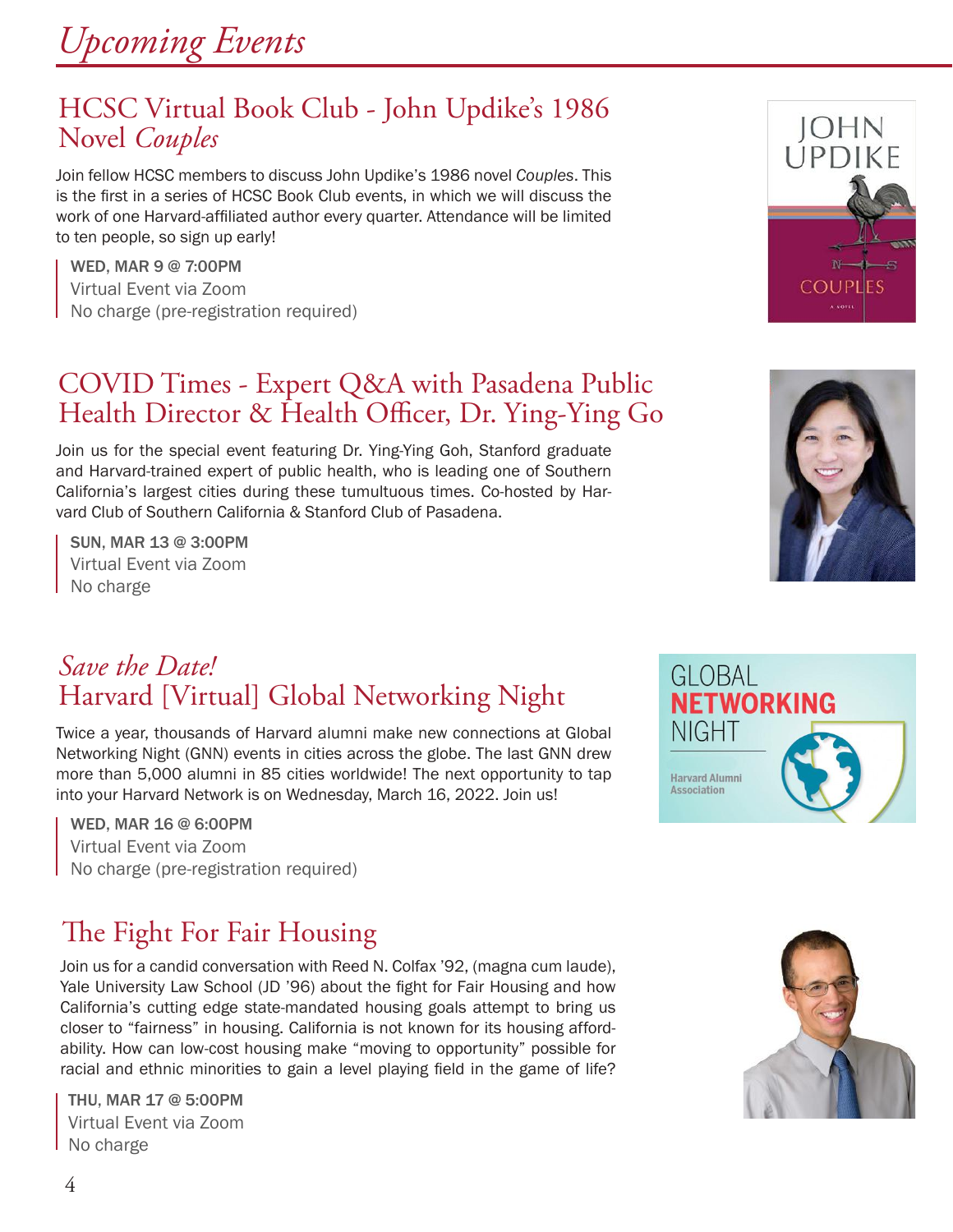# *Upcoming Events*

## Virtual Event (Radcliffe) - Steam: A Multimedia Opera for Jazz Ensemble, Electronics, and Video

A presentation from 2021–2022 Frances B. Cashin Fellow David Dominique, who is a composer, performer, and music theorist. In the summer of 2020, he took a spontaneous break from music to cover the Black Lives Matter movement in Richmond, Virgina; now, he is synthesizing the journalistic materials he gathered to create a suite of works for electroacoustic jazz ensemble.

WED, FEB 23 @ 9:00AM Virtual Event via Zoom No charge (pre-registration required)



On December 16, Harvard College notified 740 students of their acceptance into the Class of 2026, representing 7.9% of the 9,406 students who applied for early admission.

In the Southern California region, Harvard admitted 35 students out of 340 applicants, an acceptance rate of 10.2%. The number of early applicants for the College as a whole decreased by 680, representing a 6.7% decrease from last year's applicant pool

So far, nearly 12 percent of the admitted students come from first-generation college backgrounds, compared with 16.7 percent last year. In addition, this year 10.8 percent are estimated to be eligible for federal Pell Grants which are designated for those demonstrating exceptional need. African Americans constitute 13.9 percent of those admitted (16.6 percent last year), Asian Americans 25.9 percent (23.4 percent last year), Latinx 10.5 percent (10.4 percent last year), and Native Americans and Native Hawaiians 3.7 percent (1.3 percent last year). International citizens comprise 12.6 percent of the admitted students to date this year, compared with 12.2 percent last year.

It appears Harvard was again taking a conservative approach to EA admissions, similar to their approach last year, when there was a record number of applications. A Harvard Gazette article about the early action admissions statistics is available at https://news.harvard.edu/gazette/story/2021/12/college-accepts-740-students-to-class-of-26-under-early-action-program/.

Thank you to all the alumni who have volunteered as alumni interviewers. If you are interested in interviewing, please contact Harry Kim '86, HCSC's Vice President of Schools, at hhwk@yahoo.com.



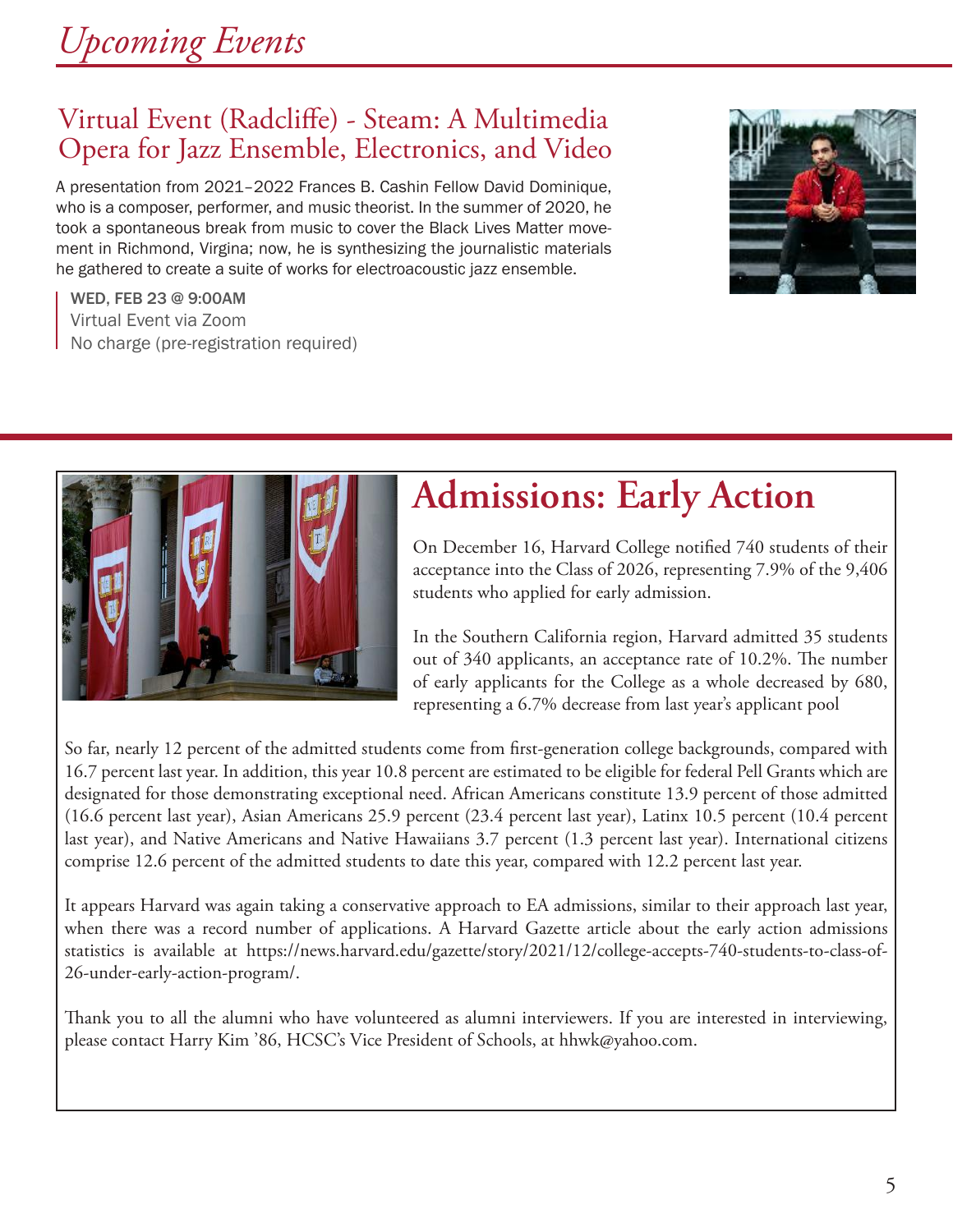## *Q&A from 02138:* John Alexander Marlo '22



John ("Jake") Alexander Marlo '22 is a senior, concentrating in economics and residing in Adams House. He was born in Newport Beach, California, and graduated from Corona del Mar High School in Newport Beach, California, where he was the team captain of Newport Aquatic Center Varsity Men's Crew, valedictorian, Eagle Scout, and National Merit Scholar. At Harvard, he is the chairman of the Harvard Investment Association and rows on the Varsity Lightweight Men's Crew team. This past summer, he was an intern at One Equity Partners. His sister, Marbella Marlo, is a sophomore at Harvard.

### *HCSC: What surprised you about being a student at Harvard?*

JM: I was surprised by the freedom to truly explore my academic interests. Not only am I developing a deep understanding of economics from one of the best economics departments in the world, but I am able to take classes in disparate topics such as ancient Chinese philosophy, calculus, architecture, and genetics from leading professors in those fields.

### *HCSC: When was the first time you visited Harvard and what were your impressions at that time?*

JM: I visited Harvard in 7th grade in the middle of winter and thought it was cold (literally) and somehow uninviting. When I visited again my senior year of high school, my impression changed completely, and I knew Harvard was the place I wanted to spend the next four years of my life.

### *HCSC: What was your favorite class (or professor) and why?*

JM: My favorite class was a public speaking seminar (Expos 40). I did not have much experience with public speaking beforehand, and this class was a great way to step outside my comfort zone. Thanks to my amazing teacher and supportive classmates, I feel much comfortable and confident in front of large audiences.

### *HCSC: What has been your funniest moment at Harvard?*

JM: Freshmen spring, I was woken up one night by loud instruments and people screaming. I get up and look out my window to see hundreds of my classmates running around naked in the Yard. Clearly, I had forgotten what happens on the last night of reading period.

### *HCSC: If you were President of Harvard, what would change?*

JM: I would make it easier for international students to apply to Harvard. I have good friends from countries like Ethiopia, Spain, and Germany who have mentioned how difficult it was to hear about Harvard, let alone apply. I was fortunate enough to grow up in area with a straightforward application process and I hope that students from around the world can have the same opportunity.

### *HCSC: What do you miss most about Southern California (other than the weather, food and family)?*

JM: I miss driving – although not the traffic! Once I got my driver's license in high school, I loved being able to get my friends together in a car and drive a few hours to the beach,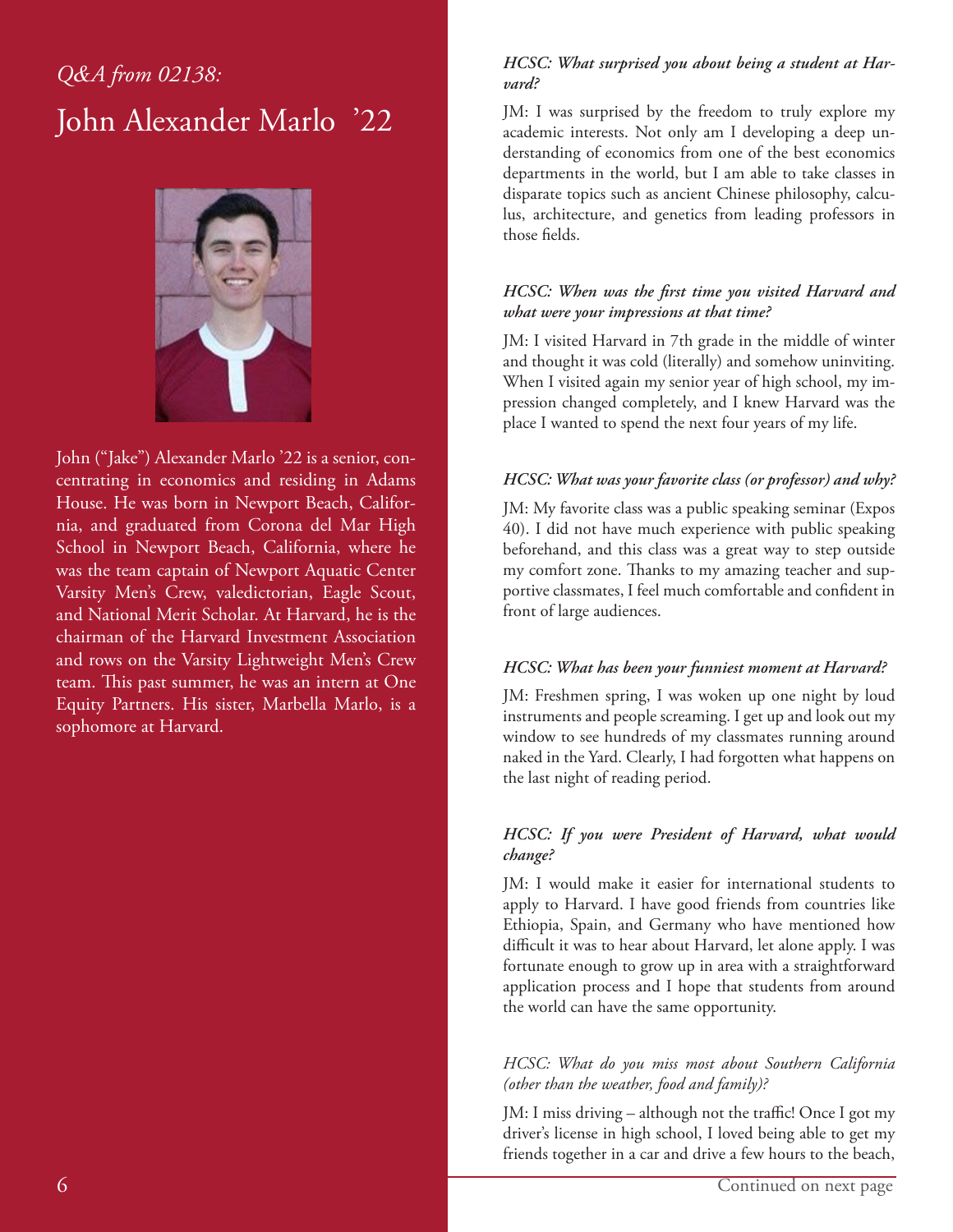the mountains, LA, or even the desert. Harvard's campus is incredible and unique, but I do miss the ability to visit completely different scenery with only a relatively short drive.

### *HCSC: How do you think Southern California will figure into your future after Harvard?*

JM: I'm not sure yet where I want to be after Harvard, but I would be very lucky to live in Southern California.

### *HCSC: How did you manage the transition to virtual classes?*

JM: Moving to virtual classes was challenging but doable after a few weeks. I learned the importance of making an effort to communicate with my professors and classmates even when it does not come as organically as it does on campus.

### *HCSC: How did you intend to spend the summer?*

JM: I will be living in New York working as an investment banking summer analyst at Bank of America.

## *Welcome to New Members...*

The Harvard Club of Southern California welcomes the following new members:

| Peter Dahabreh ALM '19   | G. MacLaren '90          |  |
|--------------------------|--------------------------|--|
| Alex Danso '76           | Caroline McInnis ALB '04 |  |
| Ramsey Day MPA '12       | Glenn Nano '98           |  |
| Tiantian He DMD '21      | Johnny Ramey             |  |
| Ashley Herrera '24       | Leigh Richart '04        |  |
| Christel Jarrouj MDS '20 | Jose Sanchez '89         |  |
| Matteo Joseph            | Adam Sexton '86          |  |

#### **President** Joan Chu Reese '85

**Executive Vice President** Gary Barkin '86, JD '93

**Vice Presidents Communications** Pooja Nair JD '11 Brittany Wang '17

**Vice Presidents Finance/Financial Aid** John Luna '03 Corey Mazza '08

**Vice Presidents Membership** Marsha Hirano-Nakanishi EdD '81 Matthew Stasior '87

**Vice Presidents Orange County** German Enciso HMS Research Fellow '07-'09 A. J. Rogers MD '79

**Vice Presidents Programs** Madeleine Mejia EdM '00 Maiya Williams Verrone '84

**Vice Presidents Radcliffe** Elizabeth Gillis '82 Kay Park '87

**Vice Presidents Schools** Harry Kim '86 Eva Plaza '80

**Secretaries** Jennifer Hsu '95 Lisa Watanabe-Peagler '02

**Past President** Patric M. Verrone '81

**HAA Regional Director** Kay Park '87

#### **BOARD MEMBERS**

Steven M. Arkow '84 Jonathan Aibel '91 Joanna Chan '02 Laura Gomez '86 Karen Hernandez MBA '00 Michael Kline '88 Jade Le '10 Maurice Levin '78, MBA '84 Adia Matthews '10, MBA '15 Sonia Molina DMD '89, MPH '89 George B. Newhouse '76 E. Dryden Pence III '82 Andy Riemer EdM '18 Joe Rogers '86 Ethel Seminario-Laczko EdM '84 Peter Shimamoto JD '85 Kenneth S. Williams '78

#### **CLUB NEWSLETTER/ WEBSITE**

Terry Nathan (310) 546-5252 email: HarvardSoCal@gmail.com

This newsletter accepts items for publication. Materials must be submitted by the 12th of the prior month to appear in the following newsletter. Please include a phone number or email address with all submissions. Email submissions to: HarvardSoCal@gmail.com.

Harvard Club of Southern California 1020 Manhattan Beach Blvd, Suite 204 Manhattan Beach, CA 90266